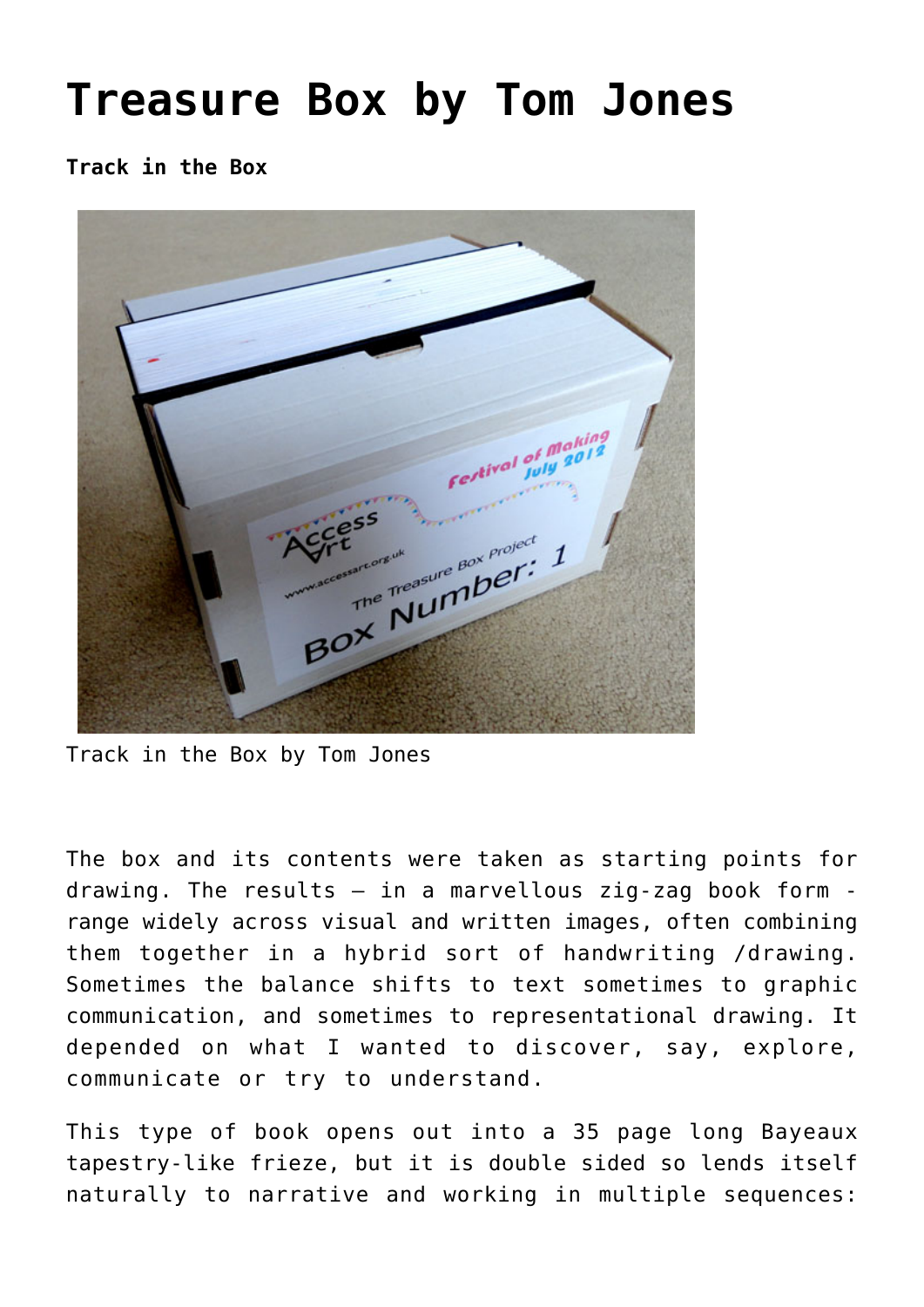forwards on one-side, back-wards on the other and between either side of the same page - a network of images and words, as well as linear sequences. The drawings/writings, dated in order day-by-day, track my changing – and sometimes erratic thoughts and feelings about the box itself (it's physical shape, the idea of boxes and what they mean to us), and about some of the contents (images, physical objects and in a few instances using them to draw or write). The book evolved into a discursive, exploratory visual/verbal diary-type running commentary evolved and communicated between May 17 to August 6 2012. Finally, I sandwiched the book between the top and the bottom of the box so that the narrative track literally and metaphorically opens up out of the box.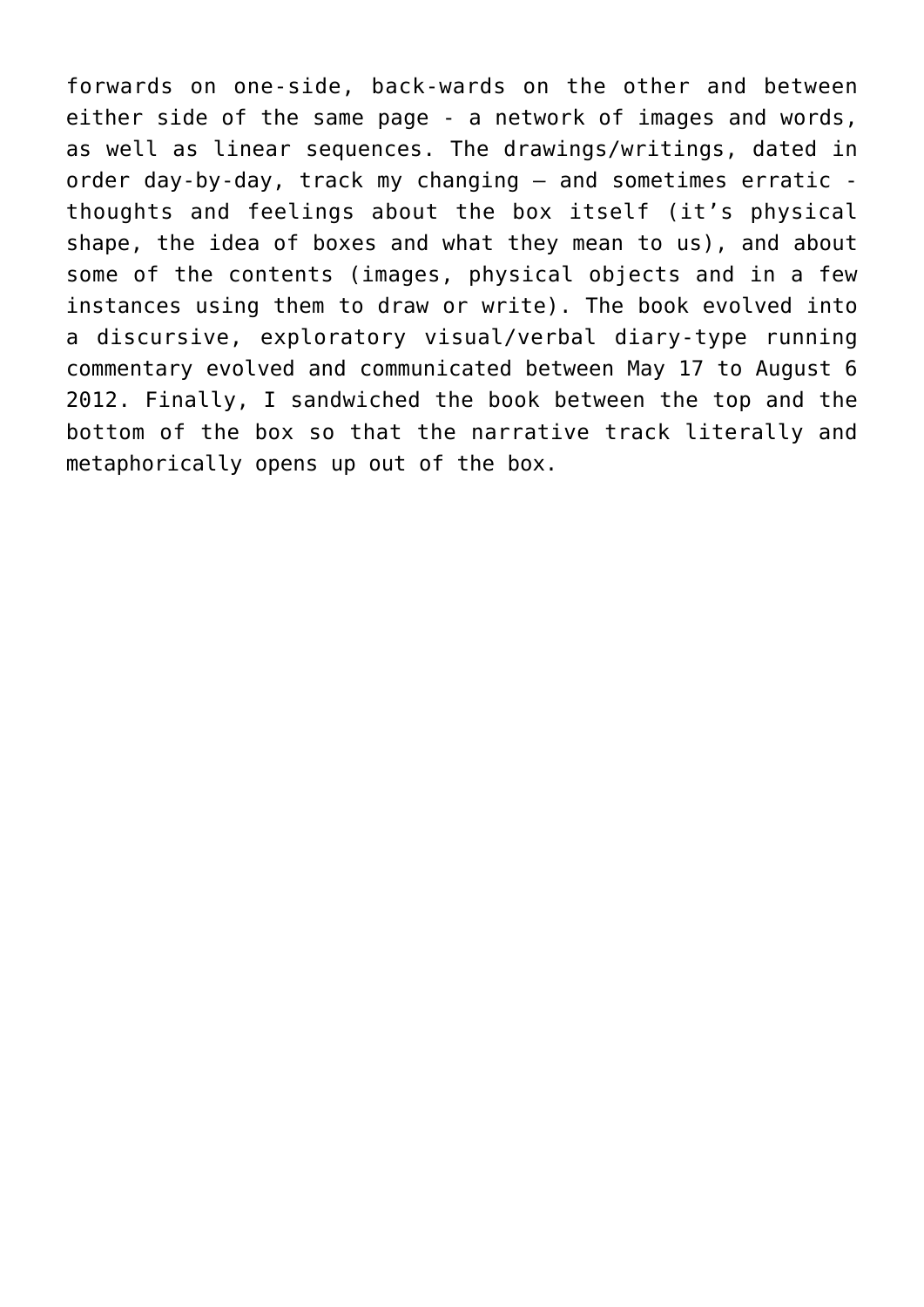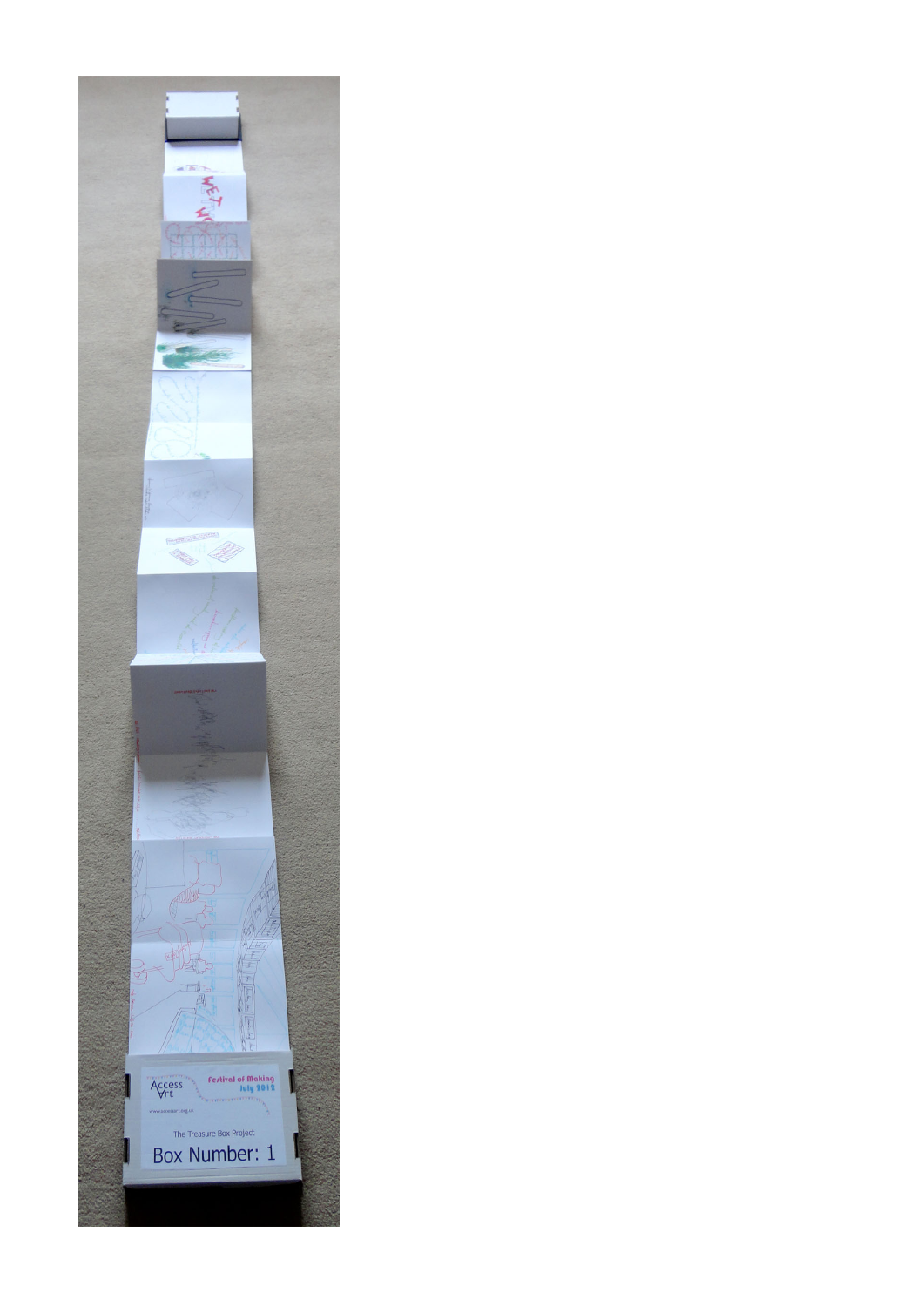## Track in the Box by Tom Jones



Tom Jones



Tom Jones



Tom Jones